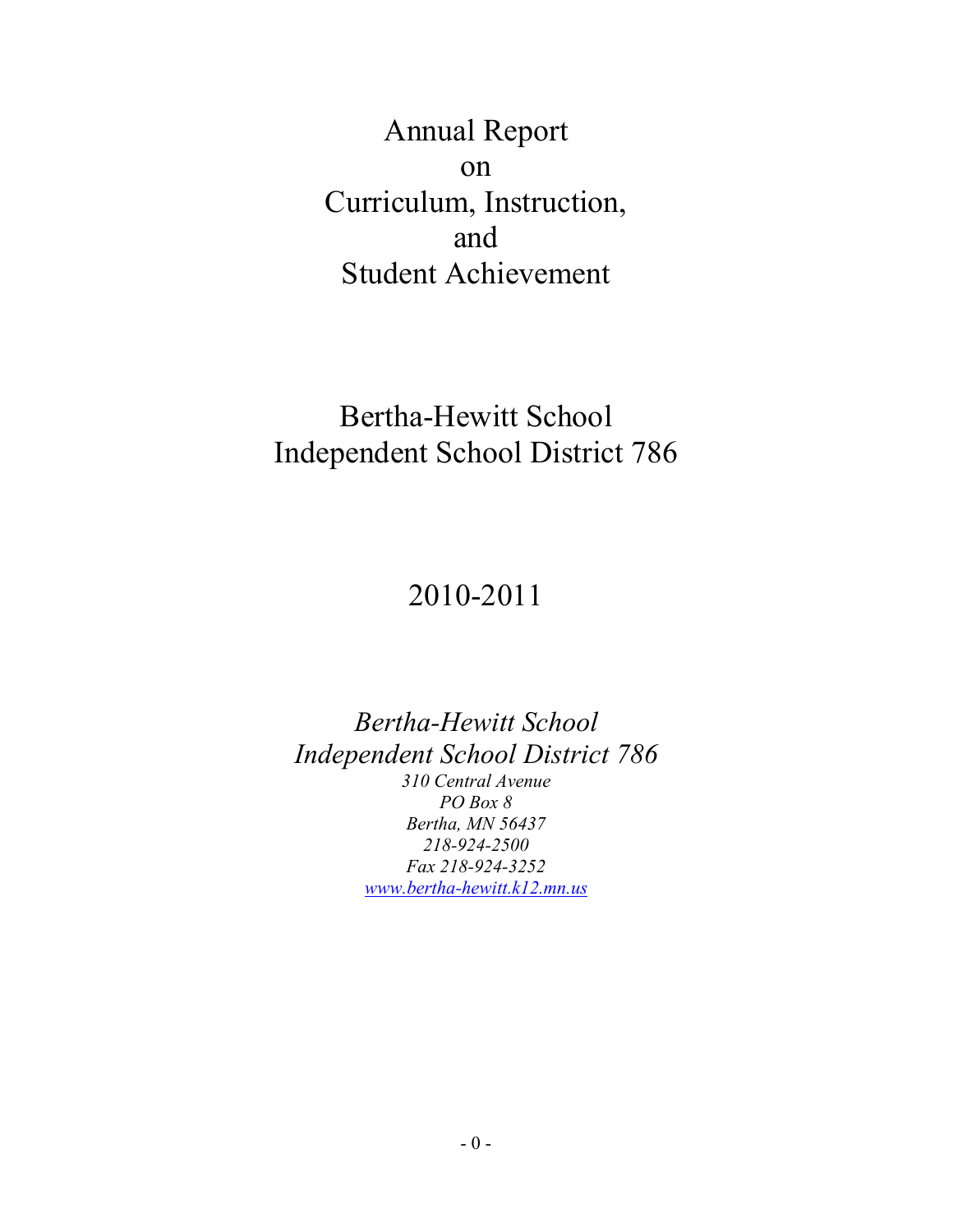### **Minnesota Statutes 120B.11: School District Process**

#### **Minnesota Statutes 120B.11, Subd. 5: Report**

This report was presented to and accepted by the School Board of Bertha-Hewitt Independent School District 786 at its scheduled board meeting on September 19, 2011.

This report is distributed to the public by posting on the district web site, www.berthahewitt.k12.mn.us. Notice of this report is published in the Bear Facts (monthly newsletter). This report will be on file and kept in the district office. Copies of this report are available upon request in the district office.

Sharon Thiel Chair, Bertha-Hewitt School Board

#### **Introduction – Keeping the Community Informed**

 Throughout each school year, Bertha-Hewitt uses many different means in an attempt to keep you, the members of the district constituency, informed of the business of educating our young people. One such means is the "Annual Report on Curriculum, Instruction and Student Achievement". By October 1 of each year, the Local School Board, Bertha-Hewitt, using standard statewide reporting procedures developed by the Commissioner of the Minnesota Department of Education (MDE), produces and adopts this report.

#### **Minnesota Statutes 120B.11 Subd. 2: Adopting Policies**

 Students enrolled in Bertha-Hewitt School are required to satisfy both district graduation requirements and State of Minnesota Graduation Standards as articulated by the Minnesota Department of Education in order to graduate and receive a diploma. Bertha-Hewitt School has adopted policies and procedures that explain for students, teachers, administrators, parents, staff, and other interested parties, in a clear concise manner, the requirements/standards for graduation established by the district and State of Minnesota. The policies and procedures governing the administration and implementation of the Minnesota Graduation Standards are written in the student handbook and are available for public reading in the district office.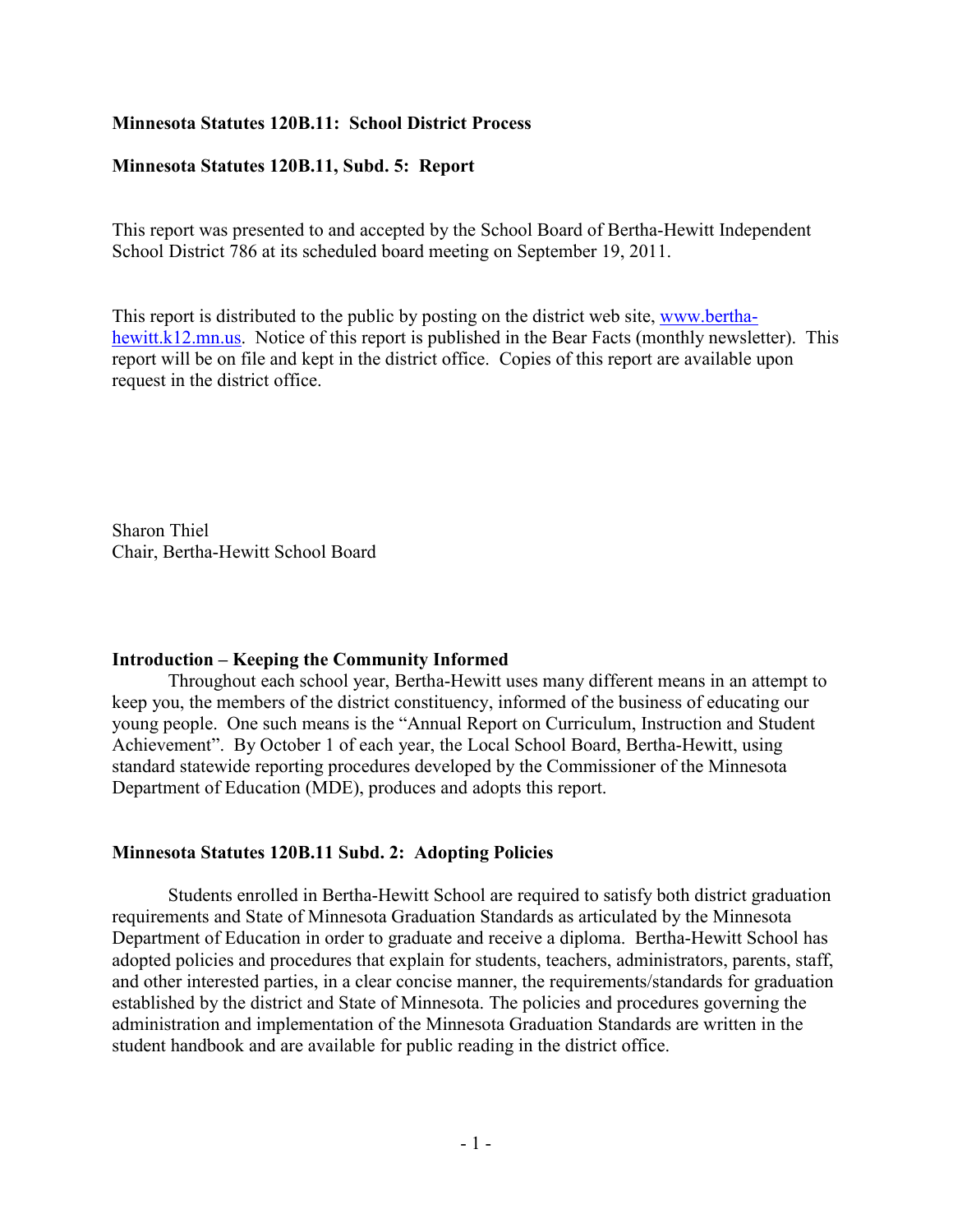## **Minnesota Statutes 120B.11, Subd. 3: District Advisory Committee**

 District 786 has established a K-12 Leadership Team, with that committee having the duties and responsibilities of an instructional and curriculum advisory committee under State system and accountability requirements. The committee to the extent possible:

- 1. Ensures active community participation in all phases of planning and improving instruction and curriculum affecting state graduation standards;
- 2. Reflects the diversity of the district and its learning sites;
- 3. Includes teachers, parents, support staff, students, and other community residents;
- 4. Recommends to the school board district-wide education standards assessments, and program evaluations; and
- 5. Whenever possible, parents and other community residents shall comprise at least twothirds of advisory committee members.

#### **Minnesota Statutes 120B.11, Subd. 4: Building Team**

#### **Application Date**

New members are secured through advertisement and recommendations from community or previous members. Positions are filled as vacancies occur. Those interested in serving should contact the district office. Selection is based on representation of community members, parents, teachers and students, and the number of positions open as mandated by State guidelines.

| <b>Member Name</b>  | Representing                    | <b>Term</b> | <b>Term Expires</b> |
|---------------------|---------------------------------|-------------|---------------------|
| Brian Koslofsky     | Superintendent/Elem Principal   | $On-going$  | n/a                 |
| Mary Merchant       | High School Principal           | On-going    | n/a                 |
| Ann Wachlin         | Parent/Nonteaching Staff        | On-going    | n/a                 |
| Roxanne Lundeen     | Teacher                         | 3 years     | 2012                |
| Cathy Riewer        | Teacher/Parent/Community Mbr    | 3 years     | 2014                |
| <b>Bev Desotell</b> | Teacher                         | 3 years     | 2014                |
| Tracy Kjeldergaard  | <b>Special Education/Parent</b> | 3 years     | 2014                |
| Chris Lence         | Teacher                         | 3 years     | 2014                |
| Mike Barthel        | Teacher/Parent/Community Mbr    | 3 years     | 2014                |
| Kenny Miller        | Teacher                         | 3 years     | 2013                |
| Mary Kloster        | <b>Special Education</b>        | 3 years     | 2014                |
| <b>Barb Richter</b> | Paraprofessional                | 3 years     | 2014                |
| Sharon Thiel        | <b>School Board Member</b>      | 3 years     | 2013                |
| Carla Schwantz      | <b>School Board Member</b>      | 3 years     | 2013                |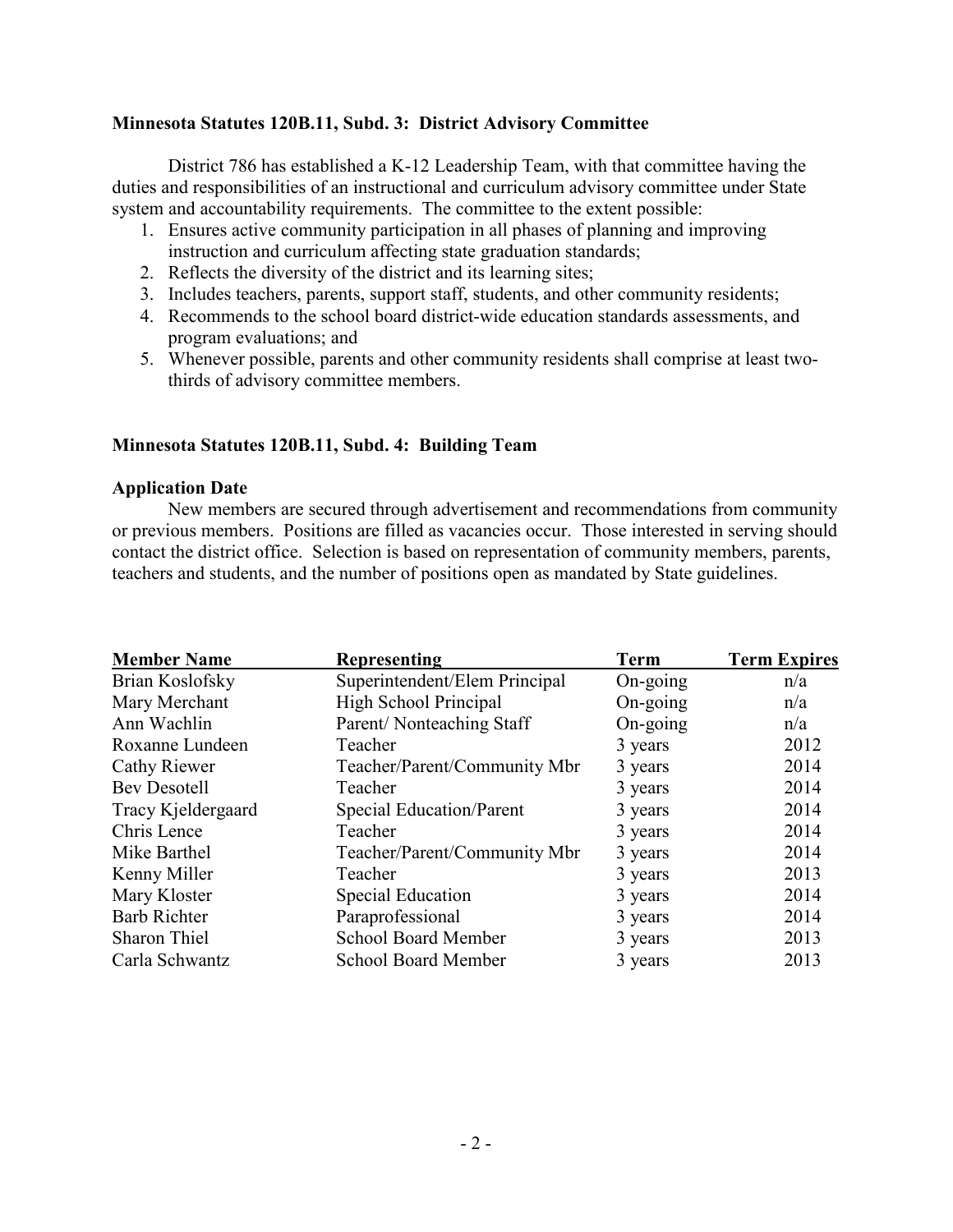## **Annual Public Reporting Minnesota Statutes 120B.11, Subd. 5: Report**

#### **Student Achievement Goals for Meeting Academic Standards.**

District goals for improving student achievement include curriculum alignment to Minnesota Academic Standards, Best Practice, and Achievement Assessment results. K-12 Leadership Team has implemented a multi-year goal to increase student achievement through evaluation of data analysis of test assessments. Periodic team meetings share ideas on data usage and other functional items pertaining to assessment.

 Academic Standards have been set in place for students who will graduate from Minnesota schools. Students must achieve proficiency in written composition, reading and mathematics based on State Standards. The minimum coursework are as follows: 4 years of English/Language Arts, 3 years of Mathematics (encompassing Algebra, Geometry and Statistics/Probability), 3 years of Science (one year of Biology), 3.5 years of Social Studies (one year of U.S. History, one year of Geography, ½ year of Economics, and ½ year of Government/Citizenship), one year in the Arts, ½ year Technology, 1 year Physical Education, ½ year Health Education. District 786 requires 48 semester credits for graduation.

#### **Minnesota Statutes 122A.60: Staff Development Goals**

| District Goals 2010-2011                              | <b>How Progress Will Be Measured</b>              |
|-------------------------------------------------------|---------------------------------------------------|
| To improve achievement levels of our students so that | Progress will be measured by the MCA II's.        |
| all students will increase in reading proficiency.    |                                                   |
| <b>Staff Development Goals</b>                        |                                                   |
| To improve achievement levels of our students so that | MCA II's for elementary and high school students. |
| all students will increase in reading proficiency.    | AIMS Web for elementary and junior high students. |

#### **Minnesota Statutes 120B.11, Subd. 6: Student Evaluation**

 Each year, Bertha-Hewitt School conducts a survey of its high school graduates or GED recipients who receive a diploma or its equivalent from the district during the reporting period year. Components of the survey include evaluation of the district, staff and curriculum.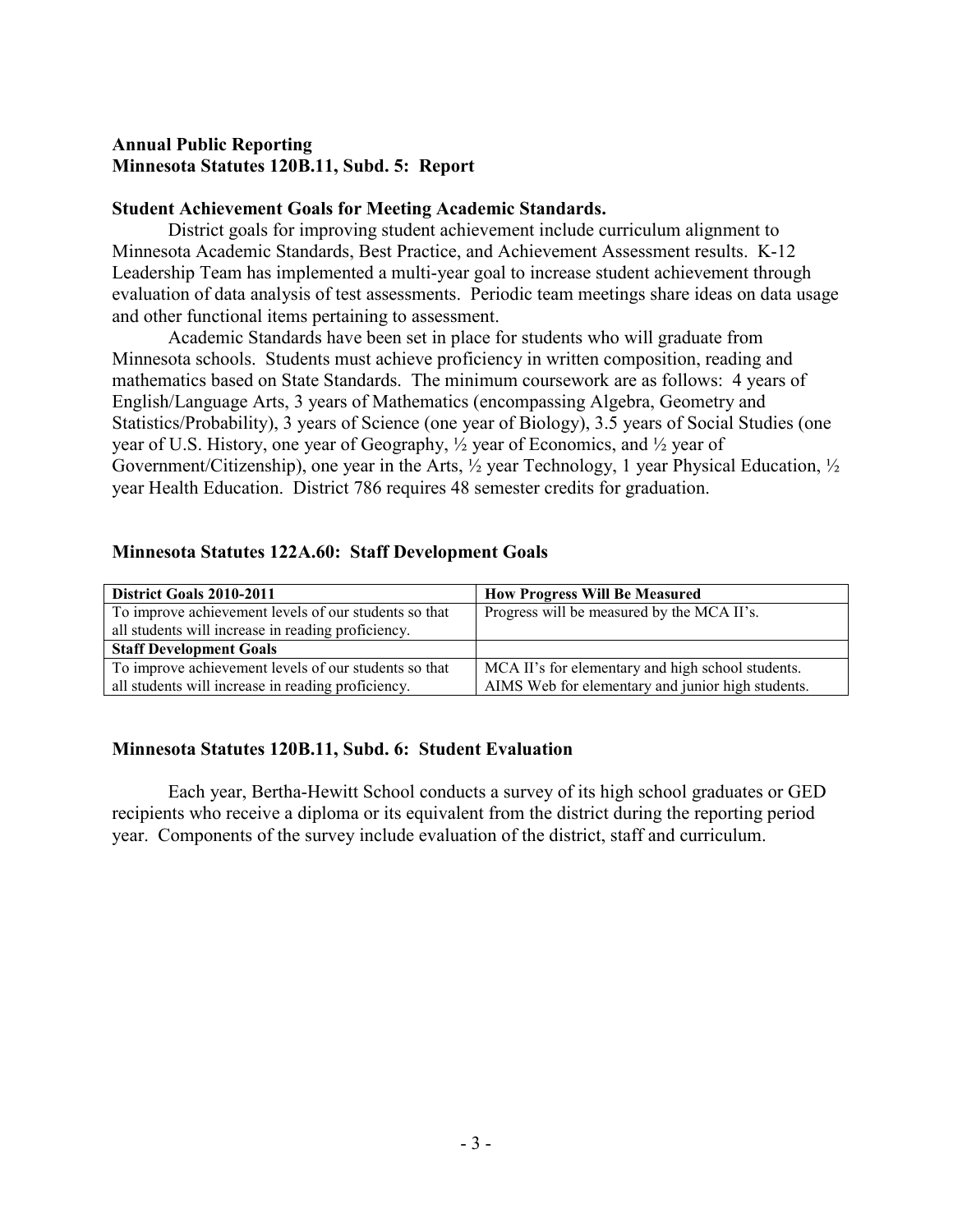## **Minnesota Statutes 120B.11, Subd, 7: Periodic Report**

 Bertha-Hewitt School plans to conduct a constituency survey on a periodic cycle (every 3 years). The survey took place during the 2009-2010 school year. The survey is intended to show:

- 1. quality of district instruction, curriculum, and student services;
- 2. quality of district delivery of instruction;
- 3. utility of district facilities;
- 4. effectiveness of district administration; and
- 5. general satisfaction with the school system.

Every three years, Bertha-Hewitt School conducts a survey of its constituent in the district. 38 people completed the survey. The following is a summary of the Constituency Survey on School Effectiveness.

Rating 1.00 to 5.00 (1=Excellent, 2=Good, 3=Fair, 4=Poor, 5=Very Poor)

| Our District                                             |                   |  |
|----------------------------------------------------------|-------------------|--|
| Utilizes the facilities effectively.                     |                   |  |
| Offers services to help meet individual needs.           |                   |  |
| Provides a safe environment while riding the bus.        |                   |  |
| Provide a safe environment during school hours.          |                   |  |
| Provides facilities with adequate space for programs and | 1.63              |  |
| students.                                                |                   |  |
| Provides adequate availability of computers/technology   | 1.69              |  |
| for student use.                                         |                   |  |
| Has administrators who are supportive of students.       | 1.67              |  |
| Fairly enforces rule, regulations, and policies.         | 2.03              |  |
| Our Staff                                                |                   |  |
| Are available to help students who need help.            | 1.44              |  |
| Provide students with quality instruction.               | 1.61              |  |
| Know students as individuals.                            | 1.50              |  |
| Provide information so students know what is expected    | 1.66              |  |
| from them.                                               |                   |  |
| Provide an atmosphere of respect for all students,       | 1.81              |  |
| regardless of achievement level.                         |                   |  |
| Our Curriculum                                           |                   |  |
| Provides meaningful homework assignments and             | $\overline{1.61}$ |  |
| receives student feedback.                               |                   |  |
| Offers enough opportunities to prepare students for life | $\overline{2.0}$  |  |
| after high school.                                       |                   |  |
| Provides equal value for academics, athletics and        | 1.64              |  |
| performing arts.                                         |                   |  |
| Provides quality classroom instruction.                  | 1.57              |  |
| Provides an adequate number and variety of courses       |                   |  |
| offered.                                                 |                   |  |
| Has fair grading practices.                              | 1.82              |  |
| Provides extra help for students needing assistance in   |                   |  |
| learning.                                                |                   |  |
| Provides challenging learning opportunities for          | 1.89              |  |
| academically advanced students.                          |                   |  |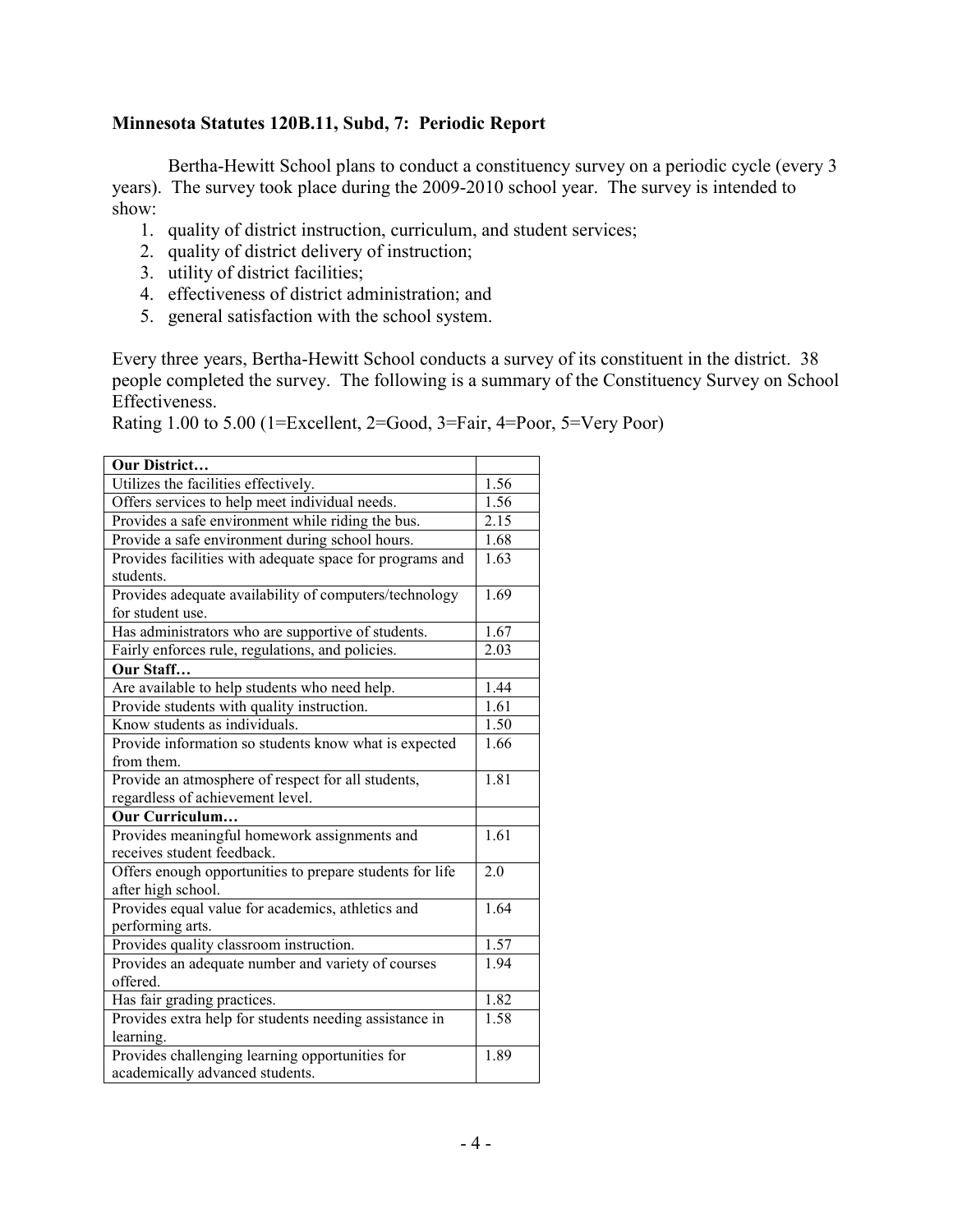## **Minnesota Statutes 120B.11, Subd. 8: Biiennial Evaluation; Assessment Program**

 Intent of testing is to check student progress throughout their educational career to insure mastery of minimal reading and mathematics skills. Students are provided with extended opportunities to learn, from the district if they do not receive a predetermined score.

## **2010-2011**

| <b>Name of Test</b>         | <b>Grade Levels Tested</b> | <b>District's Use of Test Results</b> |
|-----------------------------|----------------------------|---------------------------------------|
| MCA-II's: Reading and       | 3, 4, 5, 6, 7, 8, 10, 11   | Title 1 Placement, Curriculum         |
| Mathematics                 |                            | Planning/Review, District             |
|                             |                            | Accountability, MN Requirement,       |
|                             |                            | IEP's                                 |
| MN Basic Standards Test for | 9                          | Curriculum Planning/Review, district  |
| Writing                     |                            | Accountability, MN Requirement,       |
|                             |                            | IEP's                                 |
| PLAN ACT, ACT, SAT, PSAT,   | $8 - 12$                   | Optional tests for college entrance,  |
| <b>ASVAB, EXPLORE</b>       |                            | vocational planning, scholarships     |

#### **Student Achievement Results Compared to Previous Years MCA-II's/GRAD**

|                    | Students Tested %<br>Proficient 2010-2011<br>2010-2011 | <b>Students Tested</b><br>% Proficient<br>2009-2010 | <b>Students</b><br>Tested<br>$\%$<br>Proficient | <b>Students</b><br>Tested<br>$\%$<br>Proficient | <b>Students</b><br>Tested<br>$\frac{0}{0}$<br>Proficient |
|--------------------|--------------------------------------------------------|-----------------------------------------------------|-------------------------------------------------|-------------------------------------------------|----------------------------------------------------------|
|                    |                                                        |                                                     | 2008-2009                                       | 2007-2008                                       | 2006-2007                                                |
| Grade 8            | Pending                                                | 32                                                  | 39                                              | 40                                              | 11/33                                                    |
| MCA-II             |                                                        | 46.87%                                              | 38.46%                                          | 37.5%                                           | 33%                                                      |
| Math               |                                                        |                                                     |                                                 |                                                 |                                                          |
| Grade 8            | Pending                                                | 32                                                  | 39                                              | 40                                              | 13/33                                                    |
| MCA-II             |                                                        | 46.87%                                              | 38.46%                                          | 32.5%                                           | 19%                                                      |
| Reading            |                                                        |                                                     |                                                 |                                                 |                                                          |
| Grade 9            | Pending                                                | 35                                                  | 38                                              | 37                                              | 36/43                                                    |
| <b>GRAD</b>        |                                                        | 82.85%                                              | 78.94%                                          | 86.48%                                          | 83%                                                      |
| Written            |                                                        |                                                     |                                                 |                                                 |                                                          |
| Composition        |                                                        |                                                     |                                                 |                                                 |                                                          |
| Grade 10           | Pending                                                | 40<br>40                                            | 39                                              | 44                                              | 14/40                                                    |
| MCA-II             |                                                        | 72.5%<br>75%                                        | 51.28%                                          | 68.18%                                          | 12%                                                      |
| Reading            |                                                        | <b>MCAII</b><br><b>GRAD</b>                         |                                                 |                                                 |                                                          |
| Grade 11           | Pending                                                | 31<br>31                                            | 40                                              | 41                                              |                                                          |
| MCA-II             |                                                        | 38.70%<br>58.06%                                    | 57.49%                                          | 14.63%                                          |                                                          |
| <b>Mathematics</b> |                                                        | MCA II<br><b>GRAD</b>                               |                                                 |                                                 |                                                          |